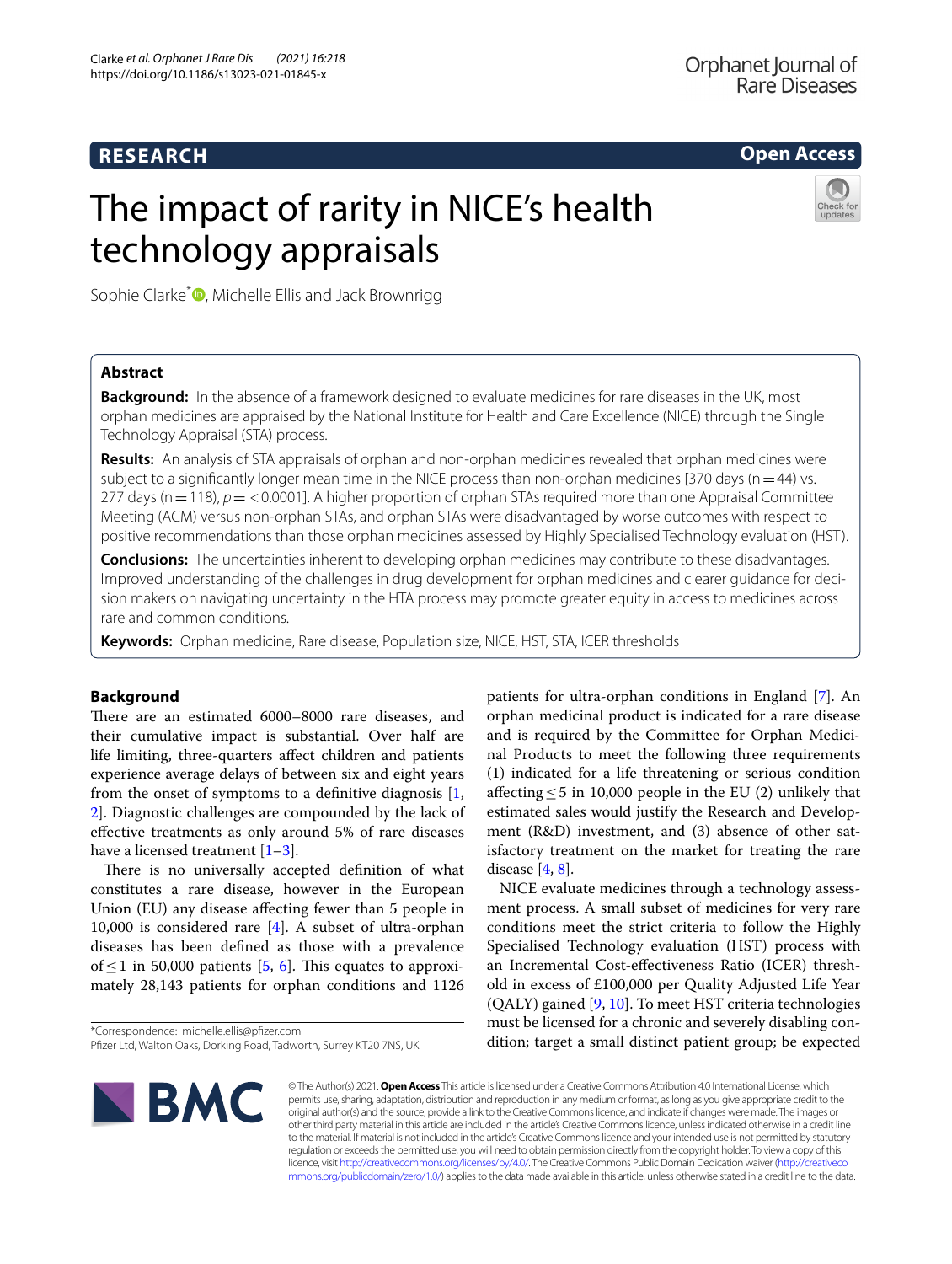to be used within a highly specialised service and concentrated in very few NHS centres; have the potential for lifelong use; be likely to have a high acquisition cost and the need for national commissioning is signifcant [\[11](#page-6-10)]. Most orphan medicines do not meet HST criteria and are evaluated through the standard NICE Health Technology Assessment (HTA) process, which is suited to the evaluation of treatments which are anticipated to provide beneft to large eligible populations. However there are concerns about the application of this to orphan medicines  $[9]$  $[9]$  $[9]$ . The standard ICER threshold under this process is £20–30,000 per QALY gained, and when assessed against these economic thresholds, orphan medicinal products often fail to meet the requirements due to high acquisition costs and a limited evidence base [[9,](#page-6-8) [12](#page-6-11)]. To date, there has not been a specifc QALY modifer for rarity [[10](#page-6-9)].

We hypothesised that there is a subset of medicines for rare diseases, not evaluated under the HST framework or with an appropriate modifer in the STA process, which are subject to disadvantages. We conducted a systematic analysis of NICE appraisals between 2015 and 2020 to evaluate time in the NICE process and outcome stratifed by population size or orphan designation.

## **Methods**

The analysis set of completed technology appraisals was downloaded from the NICE website and included those submitted between 01/01/2015 and 11/03/2020 to correspond with the frst submission of HSTs in 2015. We further restricted our analyses to appraisals for "pharmaceutical" technology types. Where a product had been withdrawn from the market or there was no submission from the manufacturer, no data were extracted. Where an original appraisal had been replaced with a new appraisal, only the latest appraisal was included. For the extracted records, available data were collected from available NICE source documents and committee papers, accessed hierarchically, beginning with the most recent documents. We collected information on Technology Appraisal (TA) type, orphan designation (validated in EMA records), timeline of NICE appraisal process including appraisal committee meeting dates and fnal appraisal determination, NICE decision, number of patients eligible, incidence and prevalence of the condition.

Exclusion criteria included: appraisals with over 1000 days in the NICE process (these were individually assessed and excluded from time-based analyses if timelines could not be established), terminated appraisals and appraisals undergoing appeals.

Time in NICE was defned as submission to date of publication of fnal decision. NICE decisions were recorded as: Recommended (in line with label), Optimised/Restricted (for example recommended as second line option), Rejected (not recommended). The number of Appraisal Committee Meetings (ACMs) was calculated using the latest published dates for ACMs (e.g., if documents were published for ACM 3, but missing dates for ACM 1 & 2, it was assumed that there were 3 ACMs). Where data were recorded as 'not found', 'not available' or 'redacted' they were excluded from the analysis. Where a record was expressed as a range (e.g., number of eligible patients), the upper limit of the range was selected. Data on eligible population size were adjusted to represent England only for consistency. In cases where population sizes were expressed for the UK, or England and Wales, population data from the Office for National Statistics (ONS) mid 2019 report were used to derive adjusted estimates for England [\[7](#page-6-6)].

## **Results**

235 records were extracted with submission dates between 01/01/2015 and 11/03/2020. Of these, 22 were HST appraisals (of which 10 were listed as in progress) and 213 STAs. Of the STA appraisals, 44 were listed as orphan medicinal products and 130 as non-orphan medicines. There were 39 STA appraisals with missing data on eligible population size which were excluded from the analyses (Fig. [1\)](#page-2-0).

#### **Time based analyses**

Figure [2](#page-3-0) illustrates that STA appraisals of orphan medicines had a signifcantly longer mean time in the NICE process than non-orphan medicines (370 days vs. 277 days,  $p < 0.0001$ ). A further analysis by eligible population size demonstrated no signifcant diference in mean time in NICE for non-orphan STAs with an eligible population size<5000 compared with>5000 patients (284 vs. 270 days,  $p=0.5$ ). HST appraisals had a mean time in NICE of 397 days  $(n=10)$  and there was no significant difference compared to orphan STAs  $(p=0.6)$ .

## **Descriptive analyses**

Figure [3](#page-4-0) shows the number of ACMs, proportion of appraisals over 365 days in the NICE process, and the fnal decision for HST and STA appraisals. A higher proportion of both orphan STAs and HSTs required>1 ACM compared to non-orphan STAs (74% and 88% vs. 46%, respectively). Non-orphan STAs had the lowest proportion of appraisals with a time in NICE>365 days, while orphan STAs had the highest (14% non-orphan STA, 40% HST and 50% orphan STA). All HSTs were approved  $(n=12)$ , whereas the proportion of rejected, optimised or restricted outcomes for orphan STAs vs. non-orphan STAs were comparable (37% vs. 36%).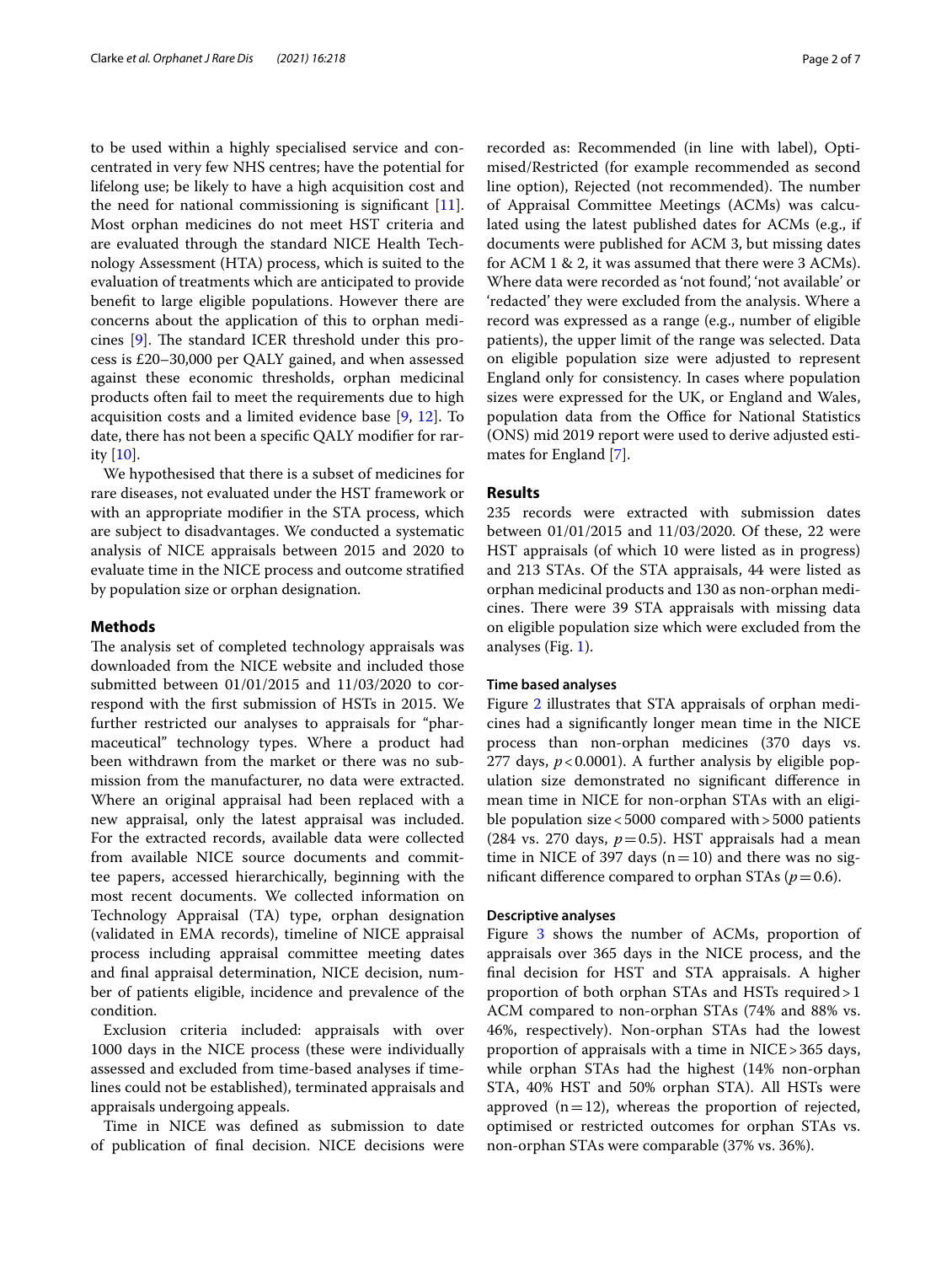

## <span id="page-2-0"></span>**Discussion**

Orphan medicines undergoing STA appraisals are at a signifcant disadvantage in the current NICE process, facing higher numbers of ACMs and longer appraisal time than non-orphan STAs. The observed delays in reaching a decision to reimburse orphan medicines represent a "double-edged sword" for patients with rare diseases who often face a lengthy diagnostic odyssey lasting 6–8 years [\[2](#page-6-1), [13\]](#page-6-12).

Our analyses show the proportion of orphan medicines that receive a positive recommendation in the STA process is comparable with non-orphan medicines. This is somewhat surprising given that orphan medicines, by defnition, address diseases without efective treatment options. Importantly, when compared to orphan medicines assessed through the dedicated appraisal framework for highly specialised medicines (HST), a higher proportion of orphan STAs took longer than a year (Fig. [3b](#page-4-0)) and were less likely to receive a 'recommended' outcome (Fig. [3c](#page-4-0)). It is acknowledged that 'recommended' outcomes may not be directly comparable between HST and STA appraisals. Under the HST process, allowances are made for the recommendation of technologies within conditional terms set by NICE including various requirements to collect additional data, stopping rules for therapy and further price negotiations as part of managed access arrangements. Under the STA process 'recommended' technologies may involve a patient access scheme, but only rarely further data collection, with the exception of drugs recommended for use under the Cancer Drugs Fund.

It should be noted that in our analysis, the number of absolute 'rejections' was higher for orphan STAs than for HSTs.

A previous report by Zamora et al. confrmed that a lower percentage of EMA approved orphan medicines are reimbursed in England compared with Spain, Germany, France and Italy  $[14]$  $[14]$ . Our findings suggest that this inequity in access to orphan medicines may be driven by challenges in the STA process. In addition, the Zamora analysis documented longer delays to reimbursement in England of over 2 years following EMA approval compared with 0–23 months across the four aforementioned countries. It should be noted that in their analysis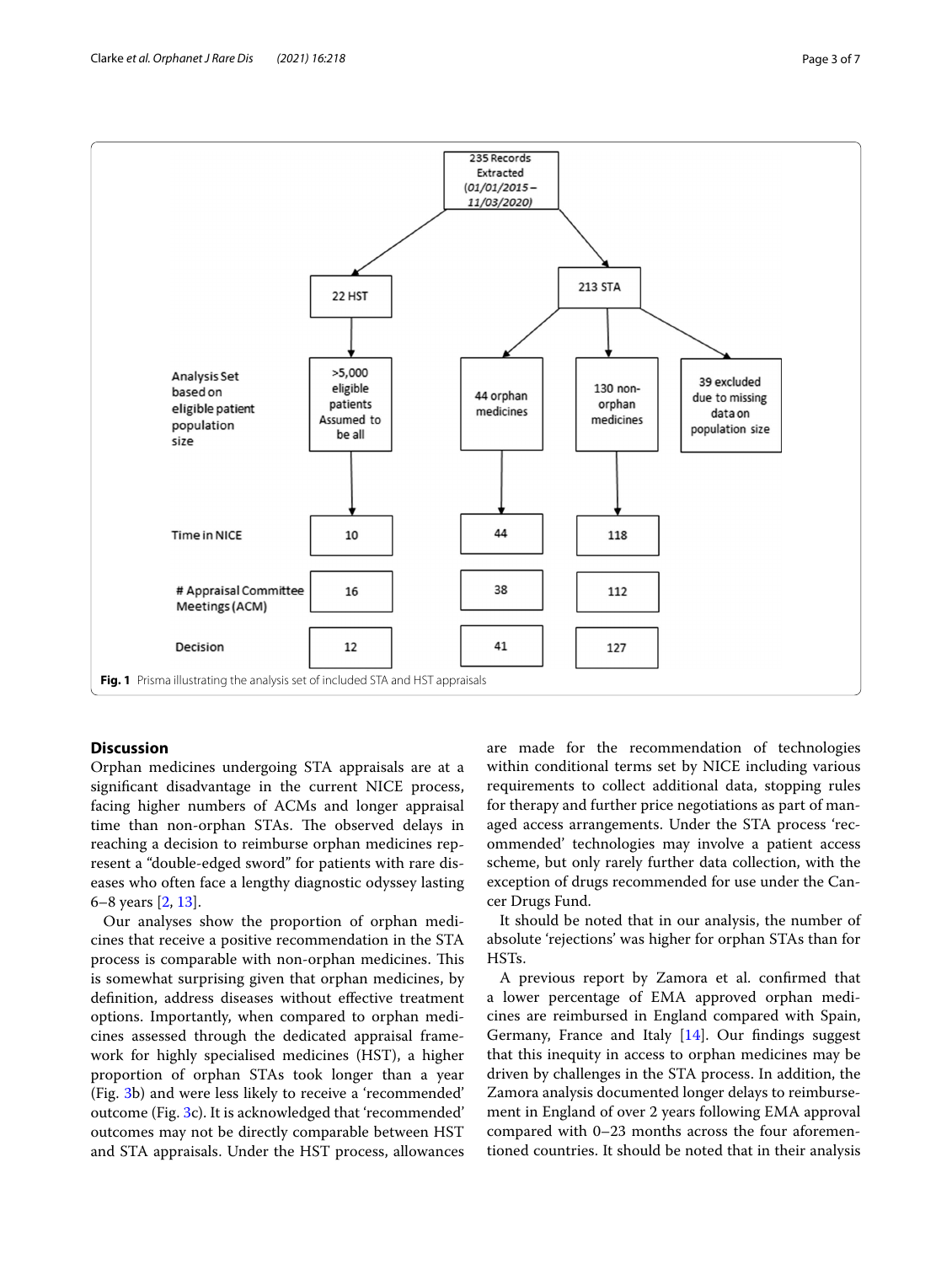

<span id="page-3-0"></span>most orphan medicines that were reimbursed in England were reimbursed because they were either included in the NHS England Specialised commissioning list or the Cancer Drugs Fund [[14\]](#page-6-13). NICE positive decisions only accounted for a small proportion of the orphan medicines reimbursed [\[14](#page-6-13)].

From our analysis it was not possible to determine the reasons for the delays or reimbursement decisions. There are inherent difficulties in developing medicines for rare diseases including small population sizes in pivotal studies and consequently, limitations in the corresponding evidence package. It is recognised that orphan medicines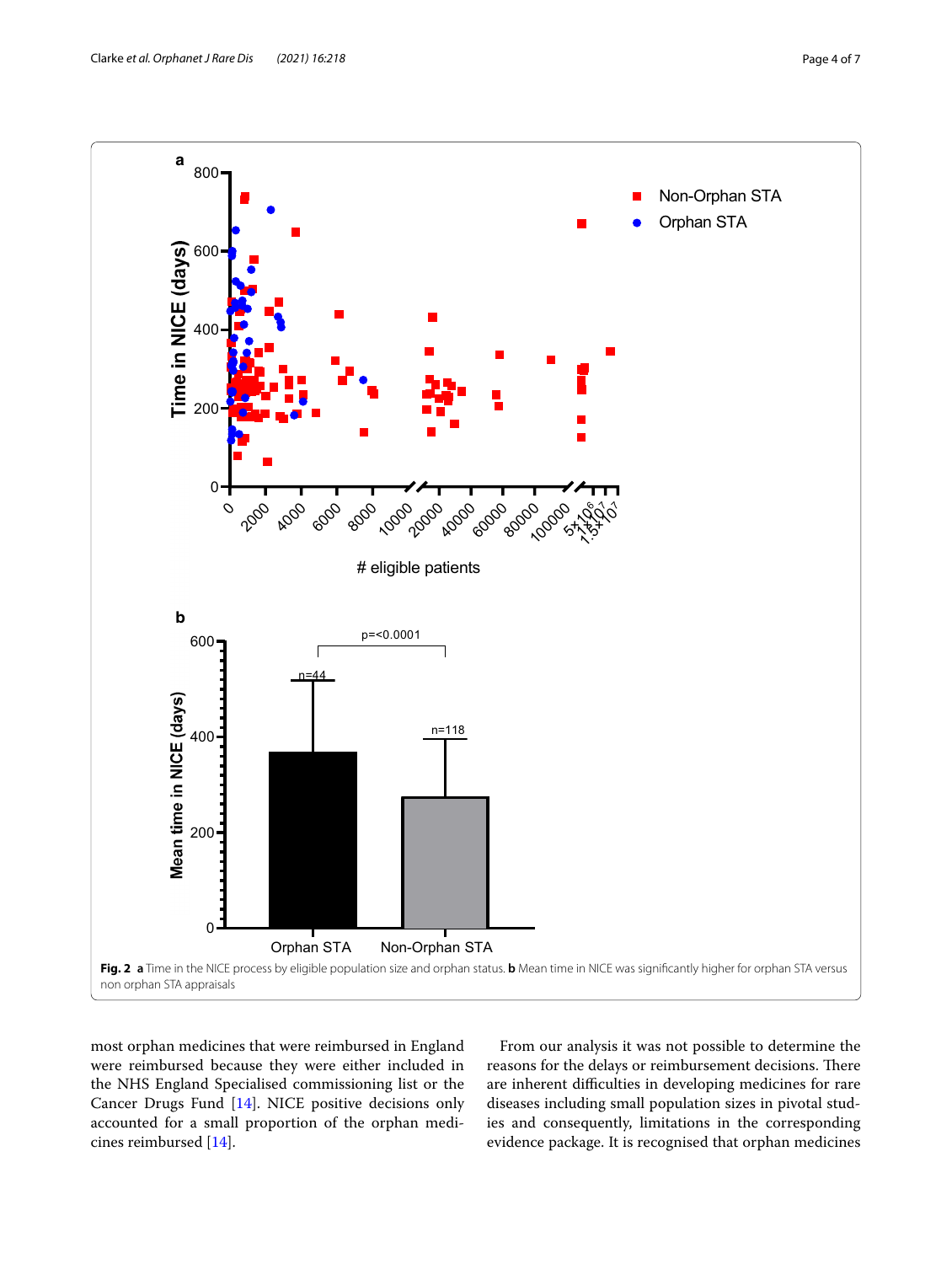<span id="page-4-0"></span>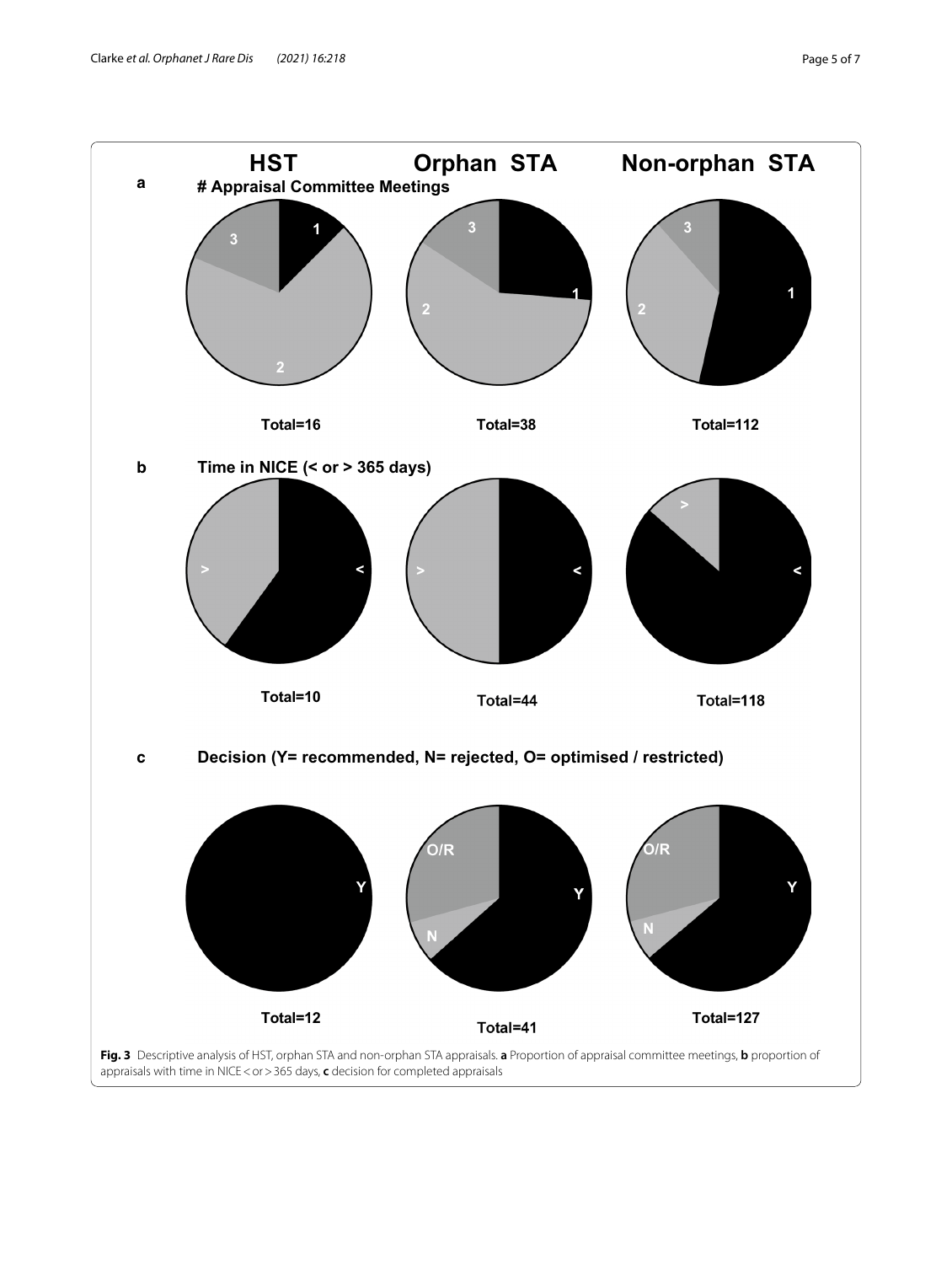often fail to meet the standard ICER threshold of £20– 30,000 in the UK due to high acquisition costs and uncertainty in the evidence base [\[9,](#page-6-8) [10](#page-6-9), [15\]](#page-6-14).

In the absence of a uniform approach to addressing uncertainty in the STA process, clear guidance is needed for decision makers on how to allow for the uncertainties inherent to orphan medicines. It is crucial that this guidance is transparent for decision makers and reimbursement bodies so that manufacturers can address their needs in a forward manner in their clinical development programs.

There is an ongoing debate regarding the value that society place on rare diseases and what the corresponding provision in the NICE process should be  $[16]$  $[16]$ . The UK Strategy for Rare Diseases, recognises that in order for patients with rare diseases to have access to the most efective treatments, it is important to have appropriate, robust and transparent procedures which should be able to take account of the particular challenges associated with evaluating treatments for rare diseases  $[17]$  $[17]$ . This is supported by the recently published UK Rare Disease Framework which highlights the importance of improving access to specialist care, treatments and drugs [\[13](#page-6-12)].

The ongoing NICE Methods Review (NMR), initiated in 2020, aims to ensure that the NICE methods are robust and up to date  $[18]$  $[18]$  $[18]$ . Current proposals in the NMR include a revision of modifers, to update the current modifer for life extending treatments with a new modifer for severity of disease. Beyond this, there is an acknowledgement in the proposals that there should be a greater degree of acceptance of uncertainty and risk in defned circumstances, such as rare diseases, innovative technologies, and technologies with signifcant benefts. The importance of managed access agreements in monitoring and controlling this uncertainty and risk is also emphasised. A modifer to address health inequalities has also been proposed and although details remain unclear, we suggest that this could help to address inequity of access to orphan medicines. These proposals are encouraging in light of our fndings; however, it remains to be seen whether more specifc guidance will be provided to decision makers.

## **Limitations**

We acknowledge our analyses are subject to possible bias introduced through the assumptions made to standardise the data for analysis: (1) where data were expressed as a range, we selected the upper limit, (2) where not all dates were available for ACMs, we took the last available date as the fnal meeting, however it is possible that there were further meetings without published papers. (3) data on eligible population size was adjusted to represent England only for consistency, and published data was assumed to represent England and Wales if not specifed, (4) there were a large number of non-orphan STA appraisals with eligible population sizes quoted in NICE documents<5000 and this may be a refection of inconsistency in the way eligible population size is calculated and submitted to NICE by manufacturers or reported in the NICE documents. Furthermore, we excluded 39 STA appraisals due to missing data on eligible population size. Finally, the scope of this analysis did not cover technologies for rare conditions which are assessed by the Coalition of Patient Advocacy Groups (CPAG) and do not undergo NICE appraisal or allow for the evaluation of any potential special conditions associated with HST approvals. There was insufficient data to allow evaluation of the impact of the cost of medicines on the NICE process or outcomes. Terminated/withdrawn appraisals were not included, and these may have included appraisals for orphan medicines which were withdrawn at the decision of the manufacturer due to inability to meet the standard STA ICER threshold. The disadvantage faced by orphan medicines undergoing STA appraisals could therefore be underestimated in this analysis. We believe that further evaluation of these appraisals is important.

It's important to recognise that not all orphan medicines are subjected to the same challenges. Whilst the scope of our analysis did not allow for separation of oncology orphan medicines, there are indicators that these may be less disadvantaged than other orphan medicines. For example, they have been shown to have comparable evidence standards to non-orphan oncology products, and HTA decisions for oncology medicines can be infuenced if they meet NICE criteria for End-of-Life [[15\]](#page-6-14). Further analysis to identify the group of orphan medicines remaining at a disadvantage under the current NICE methods would be worthwhile to inform the NMR so that adequate provision can be made to ensure equity of access for all patients with rare conditions.

## **Conclusion**

In the absence of an appropriate modifer within the STA process or an appraisal framework designed to evaluate therapies for rare diseases, orphan products are subject to unwarranted disadvantages in the NICE process with respect to both the time taken to reach a decision and the proportion of recommended outcomes. By defnition orphan products address unmet therapeutic needs for patients with rare conditions. It is critical that access to these therapies is not precluded by uncertainties that are unavoidable in the context of the diseases they treat. Improved understanding of the challenges in drug development for orphan medicines and clearer guidance for decision makers on navigating uncertainty in the HTA